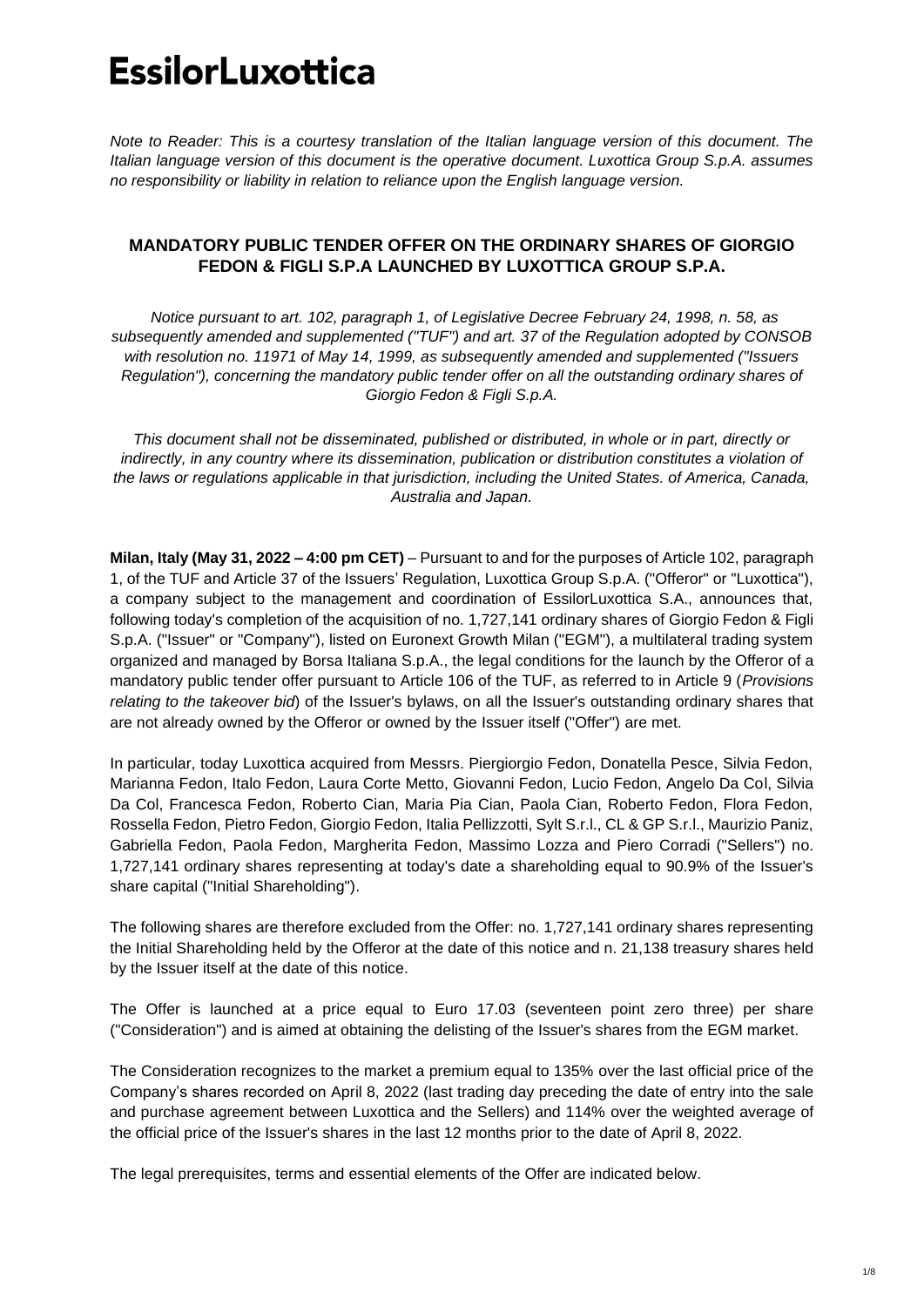For a complete description and evaluation of the Offer, please refer to the offer document prepared in accordance with scheme no. 2 of Annex 2A of the Issuers' Regulations, which will be made available by the Offeror in the manner and within the times prescribed by the applicable legislation ("Offer Document").

## **1. PARTICIPATING IN THE OFFER**

### **1.1 The Offeror and the related shareholder structure**

The Offeror is Luxottica Group S.p.A., a joint-stock company incorporated under Italian law, with registered office in Milan (MI), Piazzale Luigi Cadorna no. 3, registered in the Milan-Monza-Brianza-Lodi Register of Companies under no. 00891030272, Tax Code n. 00891030272 and VAT no. 10182640150, REA n. MI-1348098.

The share capital of the Offeror, approved, subscribed and paid up, is equal to Euro 29,111,701.98 and divided into no. 485,195,033 ordinary shares, each with a par value of Euro 0.06.

The Offeror is subject to the management and coordination of EssilorLuxottica S.A., a joint-stock company incorporated under French law, with registered office in France, 94220 Charenton-le-Pont, 147 rue de Paris, registered in the Commercial and Companies Register Créteil at no. 712049618, having shares listed on Euronext Paris ("EssilorLuxottica").

In particular, EssilorLuxottica holds no. 479,123,111 shares of the Offeror, equal to a nominal value of Euro 28,747,386.66 and 98.75% of the share capital. The remaining no. 6,071,922 shares, equal to a nominal value of Euro 364,315.32 and 1.25% of the share capital, are held by the Offeror itself.

### **1.2 Persons acting in concert with the Offeror in relation to the Offer**

Pursuant to Article 101-*bis*, paragraph 4-*bis*, lett. b) of the TUF, EssilorLuxottica, as parent of the Offeror, is considered to be a person acting in concert with the Offeror ("Person Acting in Concert").

The Offeror will also launch the Offer on behalf of the Person Acting in Concert pursuant to Articles 106 and 109, paragraphs 1 and 3, of the TUF and will bear all the related obligations. The Offeror will also be the person who will have the right to exercise the right to purchase pursuant to Article 111 of the TUF, as referred to in Article 9-*bis* (*Right to Purchase*) of the bylaws of the Issuer which makes the right to purchase applicable in the event of holding a stake equal to at least 90% of the share capital ("Right to Purchase").

Therefore, the Offeror will be the only entity to become the purchaser of the shares object of the Offer that will be tendered in adherence to the same.

## **1.3 The Issuer**

The Issuer is Giorgio Fedon & Figli S.p.A., a joint stock company incorporated under Italian law, with registered office in Via dell'Industria n. 5/9, Alpago (BL), registered in the Treviso-Belluno Register of Companies under no. 00193820255, Tax Code n. 00193820255 and VAT no. 00193820255, REA n. BL-374. The share capital of the Issuer, approved, subscribed and paid up, is equal to Euro 4,902,000.00, divided into no. 1,900,000 ordinary shares, each with a par value of Euro 2.58.

The Issuer's shares have been listed on the EGM market since December 18, 2014 with the ISIN code IT 0001210050, and are dematerialized pursuant to Article 83-*bis* of the TUF.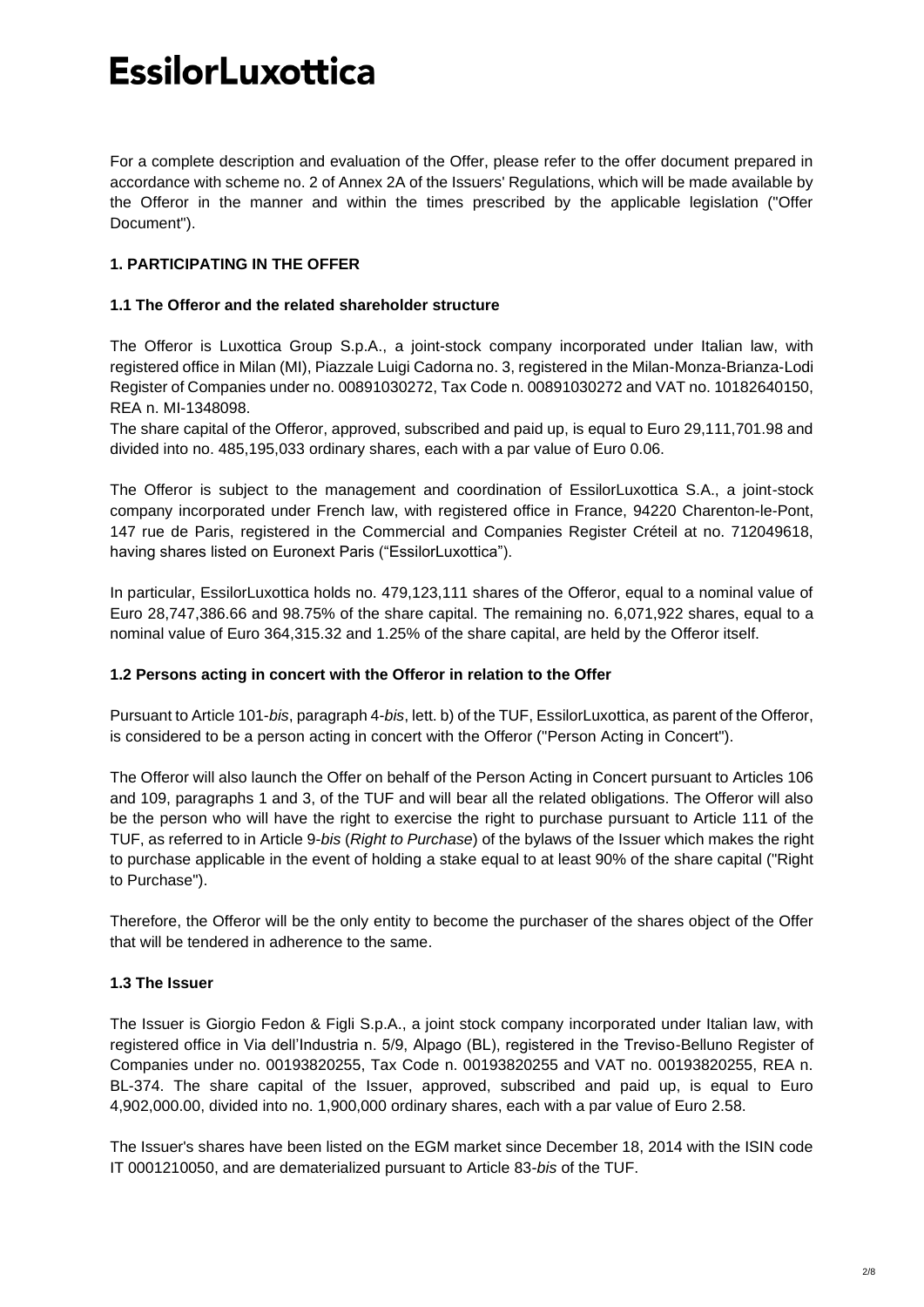As of the date of this communication, the Offeror exercises legal control over the Issuer pursuant to Article 93 of the TUF.

### **2. LEGAL PREREQUISITES AND GROUNDS UNDERLYING THE OFFER**

### **2.1 Legal prerequisites of the Offer**

The Offer is a mandatory public tender offer launched by the Offeror pursuant to articles 102 and 106, paragraph 1, of the TUF as well as the applicable provisions of the Issuers' Regulation, as referred to in articles 9 (*Provisions relating to public offer of purchase*) and 9-*bis* (*Right to Purchase*) of the Issuer's bylaws.

The obligation to launch the Offer follows the today's completion of the sale and purchase by the Offeror of the Initial Shareholding in the Issuer above the threshold provided for by the aforementioned Article 106 of the TUF, represented by no. 1,727,141 ordinary shares of the Issuer, equal to 90.9% of the Issuer's share capital.

### **2.2 Rationale for the Offer and the Offeror's future plans in relation to the Issuer**

The aim of the Offer is to acquire the entire share capital of the Issuer and achieve the delisting of the Issuer's shares from the EGM market, not reconstitute the free float sufficient to ensure the regular trading of the Issuer's shares.

The Offer is aimed at completing a strategic transaction that would allow, on the one hand, the vertical integration of the skills of Luxottica Group and the Issuer in a synergistic perspective and, on the other, to exploit the benefits associated with the delisting.

The Offeror believes that future plans can be pursued more effectively following the delisting of the Issuer.

### **3. ESSENTIAL TERMS OF THE OFFER**

### **3.1 Categories and quantity of the shares subject of the Offer**

The Offer relates to a maximum of no. 151,721 shares of the Issuer, each with a par value of Euro 2.58, equal to approximately 7.99% of the Issuer's share capital, and equal to all the outstanding ordinary shares of the Issuer in circulation as of today, deducted:

- (i) the no. 1,727,141, already held by the Offeror at the date of this notice, representing 90.9% of the Issuer's share capital; and
- (ii) the no. 21,138 treasury shares held by the Issuer at the date of this notice, representing approximately 1.11% of the Issuer's share capital.

It should be noted that the number of shares subject of the Offer may decrease following possible purchases made outside of the Offer by the Offeror or through the Persons Acting in Concert after this notice and within the deadline of the Offer Period, as possibly extended. These purchases will be disclosed to the market in accordance with the provisions of Article 41, paragraph 2, lett. c), of the Issuers' Regulation.

The shares tendered to the Offer must be freely transferable to the Offeror and free from constraints and encumbrances of any kind and nature, whether real, mandatory and personal.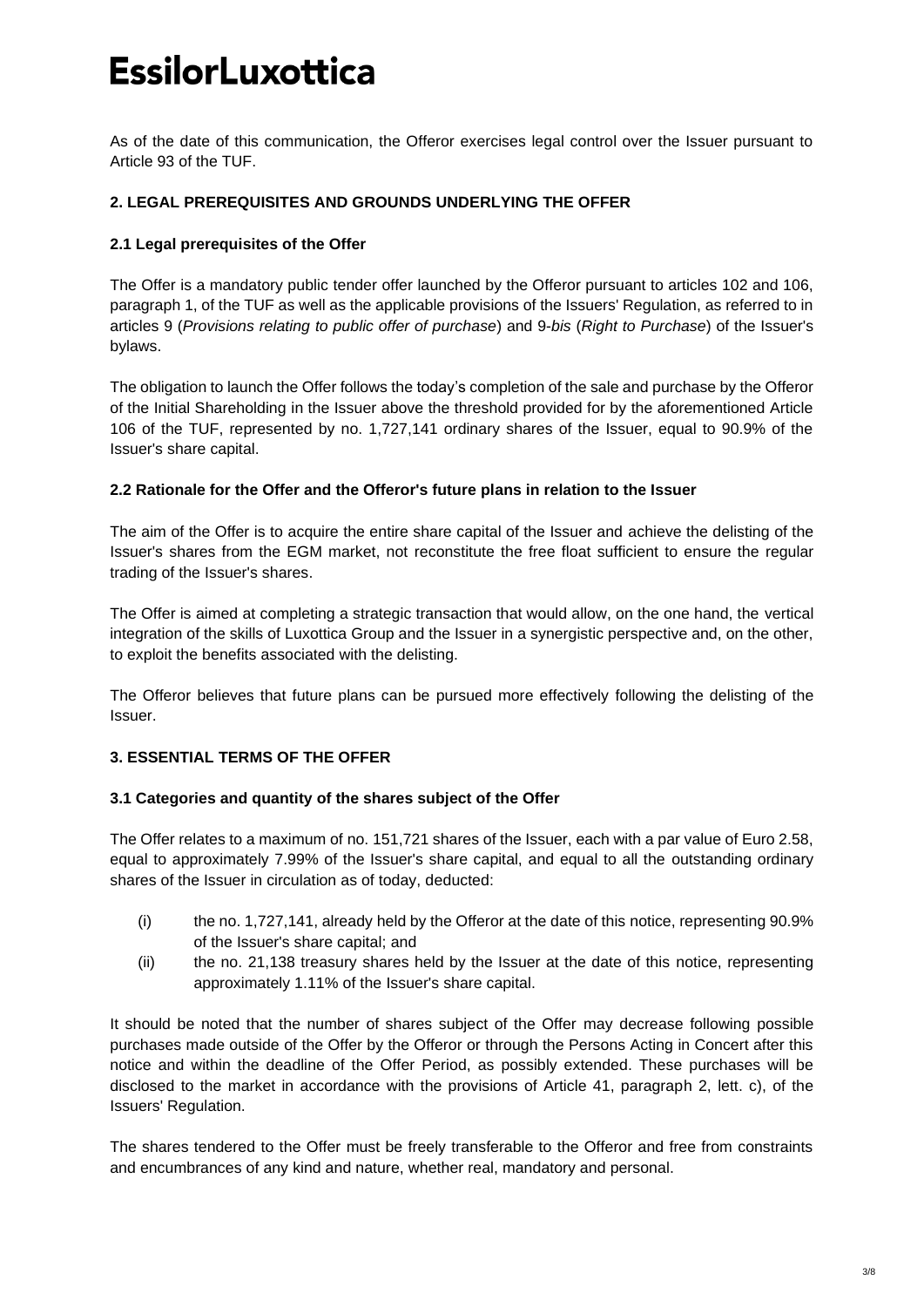Since the Offer is a mandatory public tender offer pursuant to Article 106, paragraph 1, of the TUF, it is not subject to any condition precedent.

The Offer is addressed, without distinction and on equal terms, to all shareholders of the Issuer.

### **3.2 Consideration per share and maximum consideration of the Offer**

The Offeror will pay each shareholder adhering to the Offer a consideration of Euro 17.03 for each share tendered in the Offer and the aforementioned consideration will be paid in cash on the payment date.

Considering the mandatory nature of the Offer and taking into account the structure of the transaction from which the obligation to launch the Offer arises, the Consideration was set in accordance with the provisions of Article 106, paragraph 2, of the TUF, as referred to in the Article 9 (*Provisions relating to the takeover bid*) of the bylaws of the Issuer, pursuant to which the Offer must be launched at a price not lower than the highest price paid by the Offeror and by the Persons Acting in Concert with the same Offeror for the sale and purchase of the Issuer's shares in the 12 (twelve) months prior to the date of this notice.

According with the above criteria, since neither the Offeror nor the Persons Acting in Concert with the Offeror purchased the Issuer's shares in the 12 (twelve) months prior to the date of this notice at a price higher than the unit valuation of the Issuer's shares conventionally recognized by the parties in the context of the sale and purchase, the consideration is equal to Euro 17.03. The Consideration therefore coincides with the price paid by the Offeror for the purchase of the Initial Shareholding.

The Consideration is net of stamp duties, fees, commissions and expenses, which will be borne exclusively by the Offeror. The withholding tax on capital gains, where due, shall be borne by the shareholders adhering to the Offer.

It should be noted that, in determining the Consideration, no appraisals drawn up by independent advisors or aimed at assessing the fairness of the same have been obtained and / or used.

In addition, it should be noted that the Consideration recognizes to the market a premium equal to:

- 135% over the last official price of the Company's shares recorded on April 8, 2022 (last trading day prior to the date of entry into the sale and purchase agreement between Luxottica and the Sellers), equal to Euro 7.25;
- 2% over the last official price of the Company's shares recorded on May 30, 2022 (last trading day prior to the date of publication of this notice), equal to Euro 16.70;
- 114% over the weighted average of the official price of the Issuer's shares in the last 12 months prior to the date of April 8, 2022.

In the event of full acceptance to the Offer, the total value of the Offer, calculated on the basis of the Consideration equal to Euro 17.03 per share and the maximum number of shares subject to the Offer, is equal to Euro 2,583,808.63 ("Maximum Disbursement").

The Offeror intends to bear the financial charges of the Maximum Disbursement exclusively through the use of its own resources.

### **3.3 Duration of the Offer**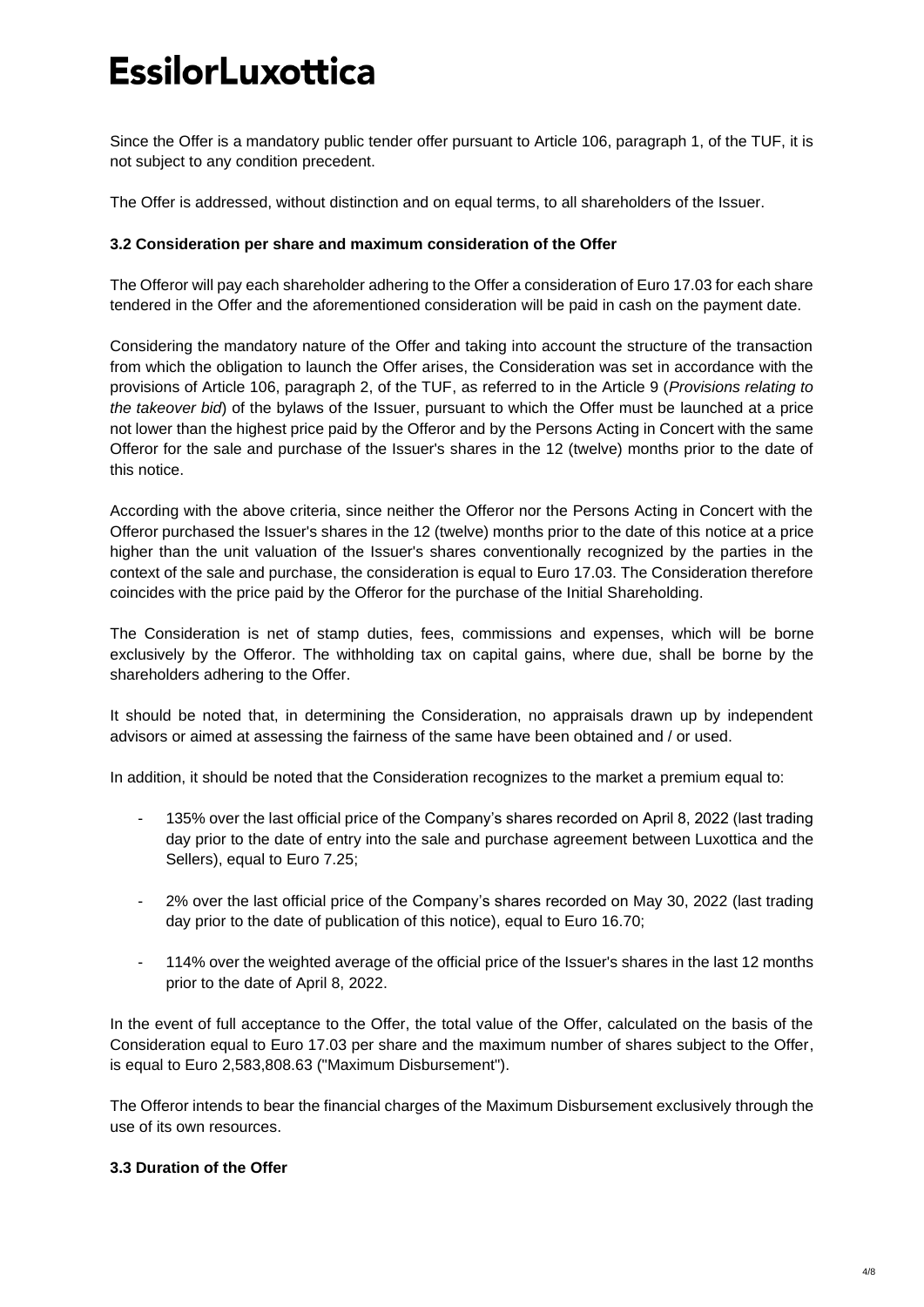The acceptance period of the Offer ("Offer Period") will be agreed with Borsa Italiana pursuant to Article 40, paragraph 2, of the Issuers' Regulation and will last between a minimum of 15 (fifteen) and a maximum of 25 (twentyfive) trading days, unless extended.

Acceptance of the Offer may take place on each trading day included in the Offer Period between 8:30 am and 5:30 pm.

Payment of the Consideration will take place by the fifth trading day following the closing date of the Offer Period, as possibly extended ("Payment Date").

Pursuant to Article 40-*bis*, paragraph 3, letter b) of the Issuers' Regulation, the reopening of the terms of the Offer Period cannot take place as, taking into account the Initial Shareholding held by the Offeror in the Issuer's share capital on the date of this notice, upon completion of the Offer, the Offeror would hold the shareholding envisaged for the exercise of the Right to Purchase and having declared its intention to exercise the said right and not to reconstitute the free float sufficient to ensure the regular trading of the Issuer's shares, the Right to Purchase would be applied according to art. 111 of the TUF.

### **4. DELISTING OF THE SHARES SUBJECT OF THE OFFER**

As described above, the Offeror intends to acquire the entire outstanding shares of the Issuer and to delist the Issuer's shares and declares that it does not intend to reconstitute the free float sufficient to ensure the regular trading of the Issuer's shares.

It should be noted that, given the Initial Shareholding of more than 90% of the Issuer's share capital held by the Offeror as of the date of this notice, pursuant to art. 41 "Part Two - Guidelines" of the Euronext Growth Milan Issuers' Regulations, the delisting of ordinary shares may operate without the need for the prior consent of the Issuer's shareholders and will take effect from the date agreed with Borsa Italiana.

Furthermore, given that the Offeror already holds a shareholding exceeding 90% of the Issuer's share capital as of the date of this notice (threshold established by Article 9-*bis* (*Right to Purchase*) of the Issuer's bylaws in order to exercise the Right to Purchase), in the event of acceptance of the Offer through at least one share, the Offeror hereby declares its willingness to exercise the Right to Purchase, pursuant to and for the purposes of Article 111 of the TUF, as referred to in Article 9-*bis* (*Right to Purchase*) of the bylaws of the Issuer.

The Right to Purchase will be exercised as soon as possible after the conclusion of the Offer.

Pursuant to Article 9-bis (*Right to Purchase*) of the bylaws of the Issuer, the Right to Purchase will be exercised by the Offeror by recognizing a consideration for each share equal to the Consideration of the Offer.

The Offeror will announce whether or not the conditions for the exercise of the Right to Purchase have occurred in the press release on the final results of the Offer which will be published by the Offeror pursuant to Article 41, paragraph 6, of the Issuers' Regulation ("Notice on Final Results"). If this is the case, information will also be provided on: (i) the quantity of the remaining shares (in terms of both the number of shares and the percentage value in relation to the entire share capital), and (ii) the methods and terms with which the Offeror will exercise the Right to Purchase, as well as the timing of the delisting of the Issuer's shares from the EGM market, or the ways in which such information may be found.

### **5. SHAREHOLDINGS HELD BY THE OFFEROR AND BY THE PERSONS ACTING IN CONCERT**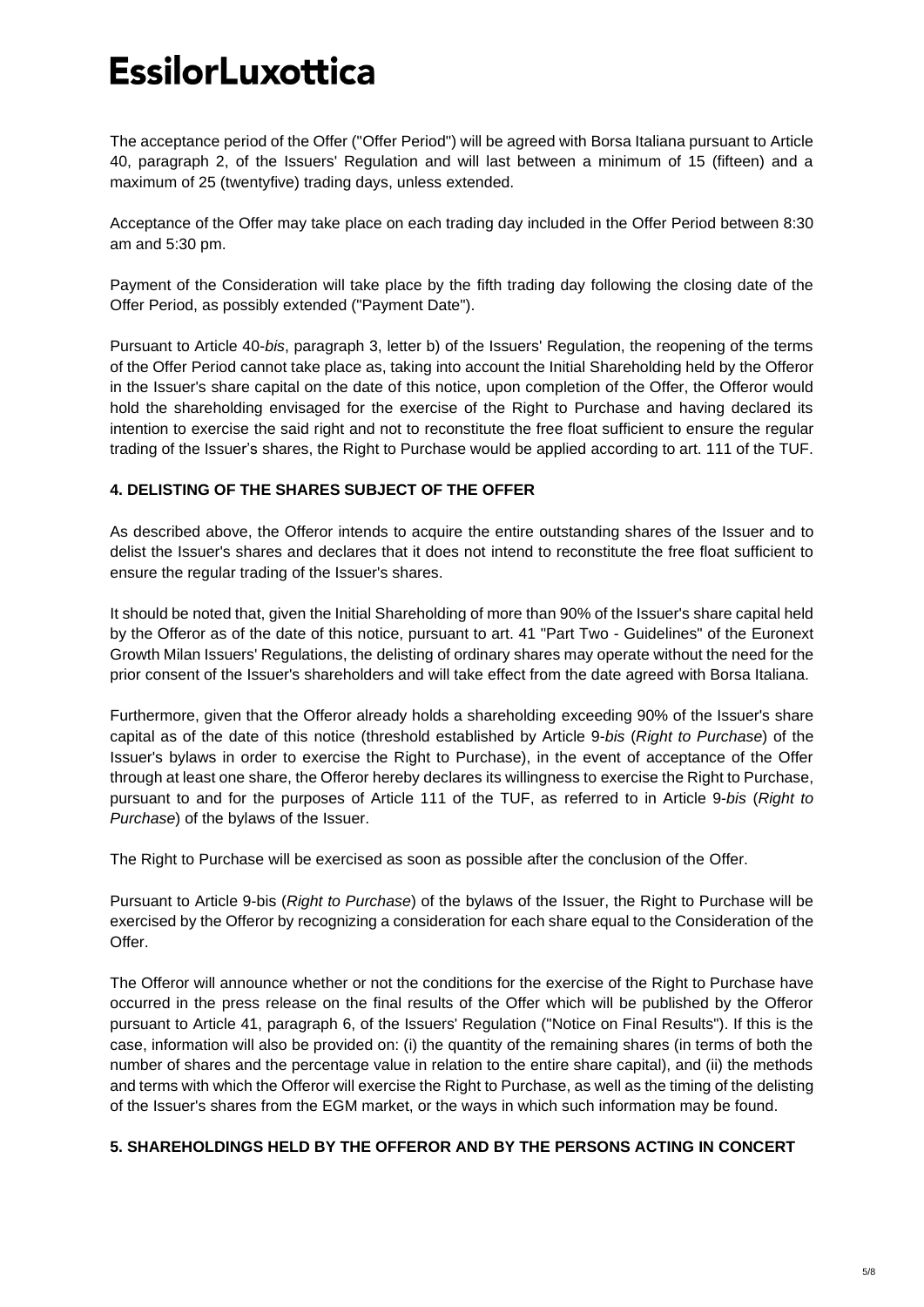As of the date hereof, the Offeror directly holds the Initial Shareholding, corresponding to no. 1,727,141 shares of the Issuer, equal to 90.9% of the Issuer's share capital.

For the sake of completeness, it should be noted that, as of today, the Persons Acting in Concert do not hold, directly or indirectly through any person other than the Offeror, any ordinary share of the Issuer.

### **6. COMMUNICATIONS AND AUTHORIZATIONS REQUIRED BY THE APPLICABLE LAW FOR THE EXECUTION OF THE OFFER**

The launch of the Offer is not subject to any authorization from any Authority.

For the sake of completeness, the sale and purchase of the Initial Shareholding constitutes a merger pursuant to the applicable competition regulations. For this reason, on April 12, 2022 the Offeror made a prior notification concerning the transaction to the competent competition and market authority of the Austrian Republic (*Bundeswettbewerbsbehörde*) and received the relevant authorization on May 11, 2022.

### **7. PUBLICATION OF ANNOUNCEMENT AND DOCUMENTS RELATING TO THE OFFER**

The Offer Document, the announcements, the press releases and all documents relating to the Offer will be available on the Issuer's website (www.fedongroup.com).

## **8. ADVISORS**

The Offeror is assisted by Deloitte Legal S.t.A.r.l. Benefit Company, as legal consultant and by Equita SIM S.p.A., as intermediary in charge of coordinating the collection of acceptances.

\*\*\*

*The Offer referred to in this notice will be promoted by Luxottica Group S.p.A. on all the ordinary shares of Giorgio Fedon & Figli S.p.A.*

*Prior to the commencement of the Offer Period, in accordance with applicable law, the Offeror will publish an Offer Document that the shareholders of Giorgio Fedon & Figli S.p.A are required to carefully examine.*

*The Offer will be promoted exclusively in Italy, will be subject to the disclosure obligations and procedural requirements provided for by Italian law and will be addressed, on equal terms, to all holders of shares in Giorgio Fedon & Figli S.p.A.*

*The Offer is not and will not be promoted or distributed in the United States of America (or addressed to U.S. Persons, as defined under the U.S. Securities Act of 1933, as amended), Canada, Japan and Australia, and in any other country in which this Offer is not allowed without specific authorization by the competent authorities or other fulfilment by the Offeror ("Other Countries"), neither by using communication means or national or international commerce means (including, for example, the postal network, the fax, the telefax, the e-mail, the telephone and the internet) of the Other Countries, nor through any structure of any financial intermediaries of the Other Countries, nor in any other means.*

*Copy of any document that the Offeror may issue in relation to the Offer, or part of it, is not and shall not be sent, or in any way transmitted, or otherwise distributed, directly or indirectly, in the Other Countries or to a U.S. Person, as defined by the U.S. Securities Act of 1933, as subsequently amended. Anyone*